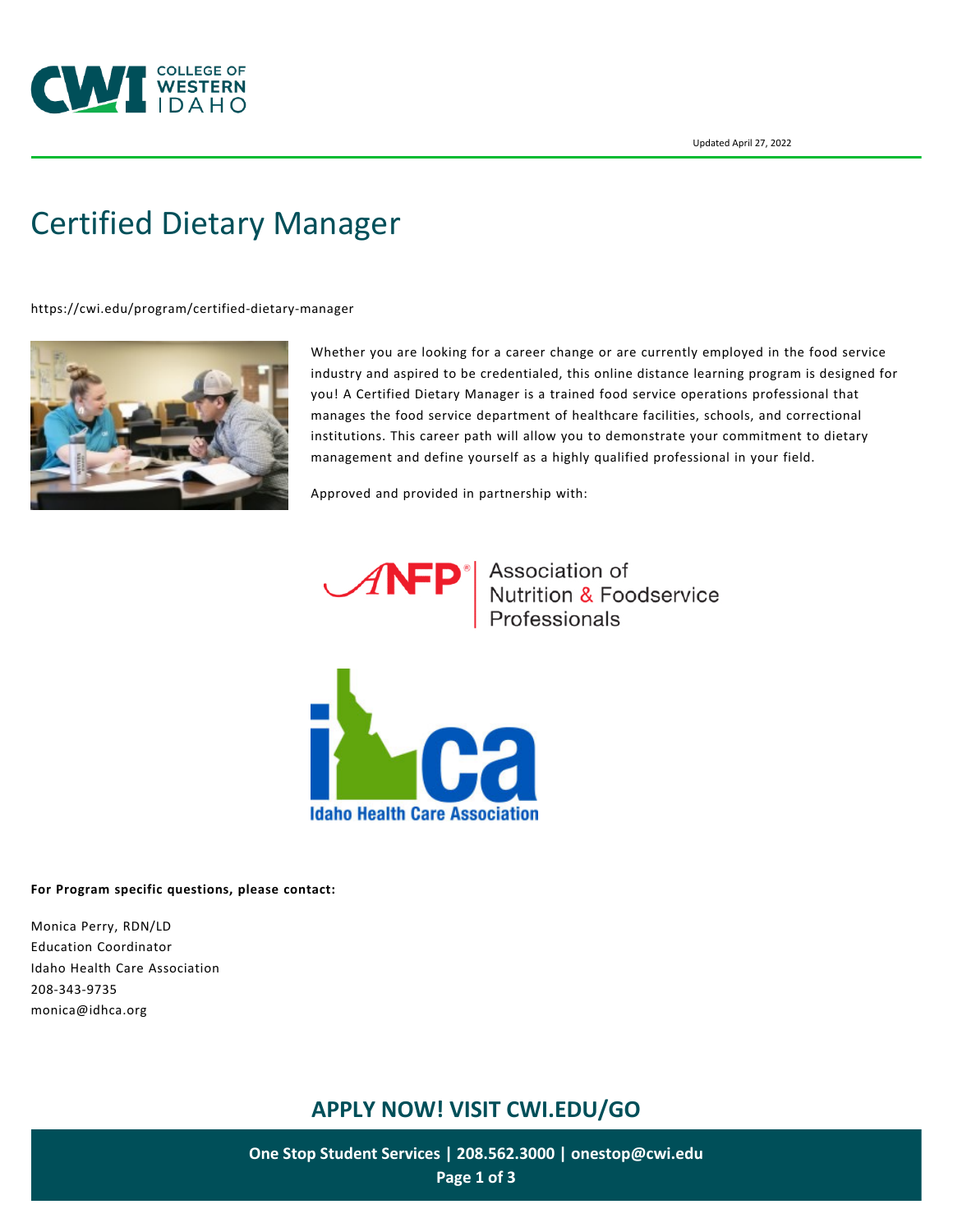

Updated April 27, 2022

## MISSION

Workforce Development at the College of Western Idaho (CWI) provides you high-quality, short-term training to boost your job skills, acquire new career skills, and earn the certificates you need. Take as many classes as you want in our short-term credit free offerings, with no applications, no transcripts, and no hassle. Just sign up and watch your career take off. Classes are offered at a variety of locations throughout western Idaho and are taught by knowledgeable professionals with years of experience in their subject area.

## WHY THIS PROGRAM

This online distance learning course allows those currently employed in foodservice to be credentialed as a Certified Dietary Manager, Certified Food Protection Professional (CDM, CFPP.) Once course is completed, you will have achieved competencies in three key areas: Human Resource Management, Nutrition Fundamentals & Medical Nutrition Therapy, Managing Foodservice Operations, Food Safety & Sanitation.

## DEGREES AND CERTIFICATES

Certificate of Completion, 12 Months Delivery Formats: Online

#### **COSTS**

- Tuition + Preceptor Services: \$1399
- Does not include: Convention fees or textbook

\* *Fees paid are non-refundable and non-transferable once student begins first training module. Students must finish the course within 2 years of registration or re-enroll in the course paying full tuition (\$899.) Students that must retake a module during the first 2 years of enrollment, will be charged a \$300 fee to retake module.* 

#### CAREER INFORMATION

Upon successful completion of the credentialing exam you will be able to use Certified Dietary Manager (CDM) ,Certified Food Protection Professional (CFPP) credentials after your name. You will be nationally recognized as an expert at managing foodservice operations and insuring food safety. Responsibilities may include implementation of menus, foodservice purchasing, and food preparation. You may also be required to apply nutrition principles, document nutrition information, manage work teams, and much more.

#### PROGRAM CONTACT

[Workforce Development](https://cwi.edu/person/general-number/workforce-development) [Workforce Development Admin](https://cwi.edu/department/workforce-development-admin) [208.562.2700](tel:208.562.2700) [wd@cwi.edu](mailto:wd@cwi.edu)

## **APPLY NOW! VISIT [CWI.EDU/GO](http://cwi.edu/go)**

**One Stop Student Services | 208.562.3000 | [onestop@cwi.edu](mailto:onestop@cwi.edu) Page 2 of 3**